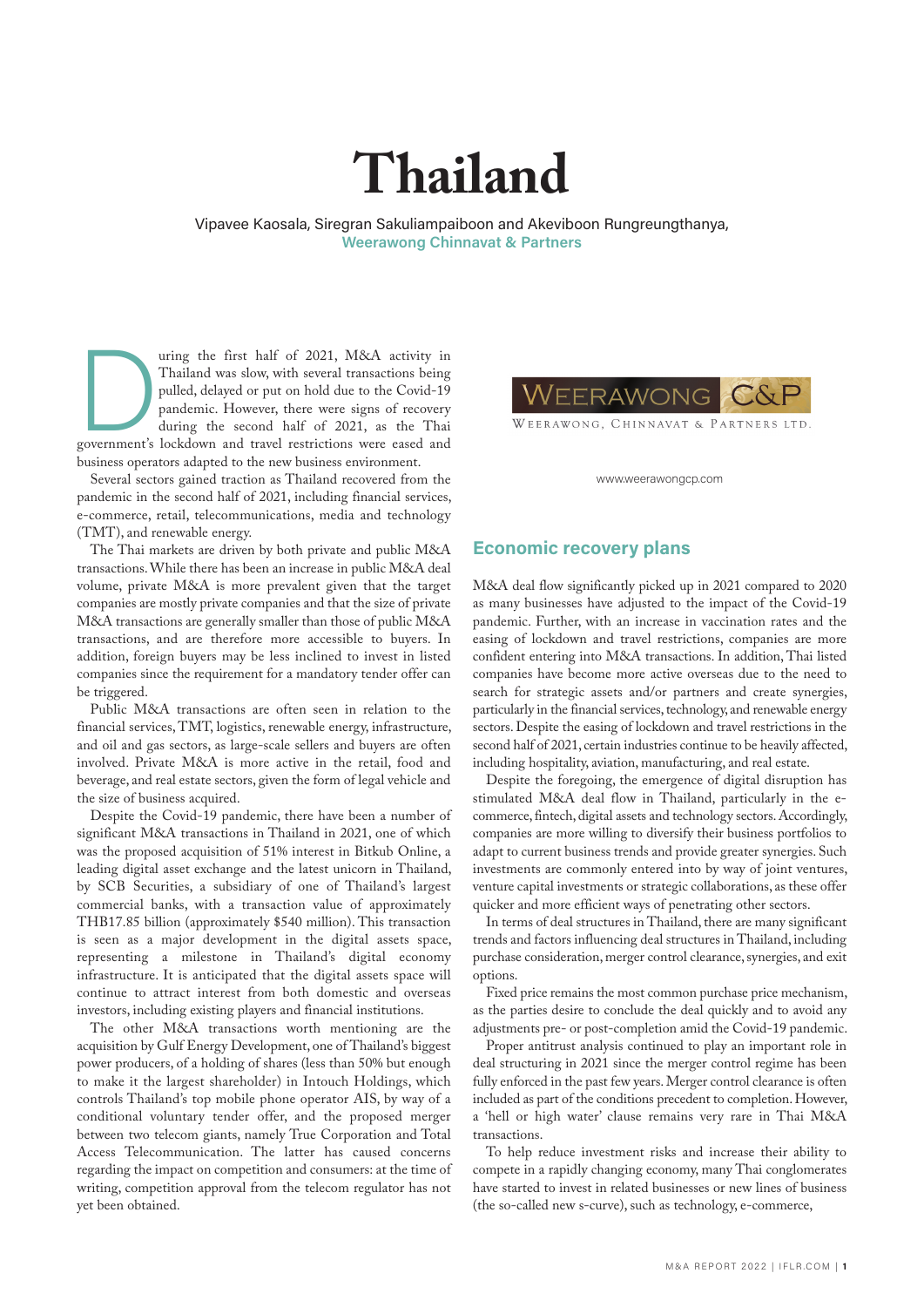

**Vipavee Kaosala** Partner Weerawong Chinnavat & Partners T: + 666 5985 5779 E: vipavee.k@weerawongcp.com

#### **About the author**

Vipavee Kaosala is a partner in the firm's M&A practice group. She has extensive experience in M&A and corporate finance, and advises financial institutions, multinational companies and PE houses on cross-border M&A, public takeovers, joint ventures, business reorganisations, foreign direct investments, securities-related transactions and regulatory issues relating to financial services.

Vipavee's transactional experience covers a wide range of sectors, including finance, consumer goods and retail, manufacturing, insurance, healthcare and real estate. Her deal experience spans a number of south-east Asian jurisdictions, but with particular focus on Thailand.

Vipavee obtained a bachelor's degree from Thammasat University, and an LLM degree in Corporate and Securities Laws from the London School of Economics. She is admitted to practice law in Thailand and England & Wales.

e-payment, renewable energy, healthcare, and life sciences. In addition, the ability to exit either through a trade sale or an initial public offering (IPO) is becoming increasingly important for buyers investing in new lines of business or businesses that are growing exponentially such as start-up companies.

Since the impact of Covid-19 has delayed the timelines for M&A transactions, companies are now more than ever focused on getting the deal done as swiftly as possible by specifying clearer milestones with stricter completion dates. For example, the seller of a distressed target will attempt to close the deal at a faster pace by stipulating a clear timeline in the bidding requirements. Further, we have witnessed a sharp increase in the deal volume in certain industries that have been severely impacted by the Covid-19 pandemic such as insurance, food and beverage, entertainment, and hospitality.

Financial investors play an active role in shaping how M&A transactions are conducted in Thailand. The terms of M&A documentation are geared towards international practices, e.g., purchase price mechanisms, qualifications to warranties, limitation of liabilities and use of warranty and indemnity insurance. In addition, there is more focus on regulatory due diligence involving Thai target companies, particularly, anti-bribery and corruption, anti-money laundering, and data privacy aspects.

That said, private equity (PE) investors and venture capitalists are increasingly willing to take on minority interests alongside



**Siregran Sakuliampaiboon** Counsel Weerawong Chinnavat & Partners T: + 669 0982 2602 E: siregran.s@weerawongcp.com

#### **About the author**

Siregran Sakuliampaiboon is a counsel in the M&A practice group. She specialises in M&A, , corporate structuring and corporate management and control, focusing on crossborder transactions.

Siregran obtained a bachelor's degree from Chulalongkorn University, an LLM degree in Commercial Law from the University of Cambridge, and an LLM degree in taxation law from the London School of Economics.

existing owners, especially in start-up companies in the financial, technology and healthcare sectors.

## **Legislation and policy changes**

The key legislation governing private M&A transactions is the Civil and Commercial Code (CCC), with the Department of Business Development, Ministry of Commerce being the main regulatory body.

For public M&A transactions, the key legislation consists of the Public Limited Companies Act B.E. 2535 (1992) and the Securities and Exchange Act B.E. 2535 (1992) (SEC Act), including the rules and regulations issued thereunder, with the Office of the Securities and Exchange Commission of Thailand (SEC) and the Stock Exchange of Thailand being the main regulatory bodies.

In addition, the Office of the Trade Competition Commission of Thailand (OTCC) plays a significant role in monitoring merger control in Thailand, except for those sectors which are regulated by specific legislation such as telecommunications, broadcasting and television and energy. The Trade Competition Act BE 2560 (2017) (TCA) is the main legislation governing merger control in Thailand. Specifically, the TCA aims to regulate mergers or acquisitions of businesses that may result in a monopoly, market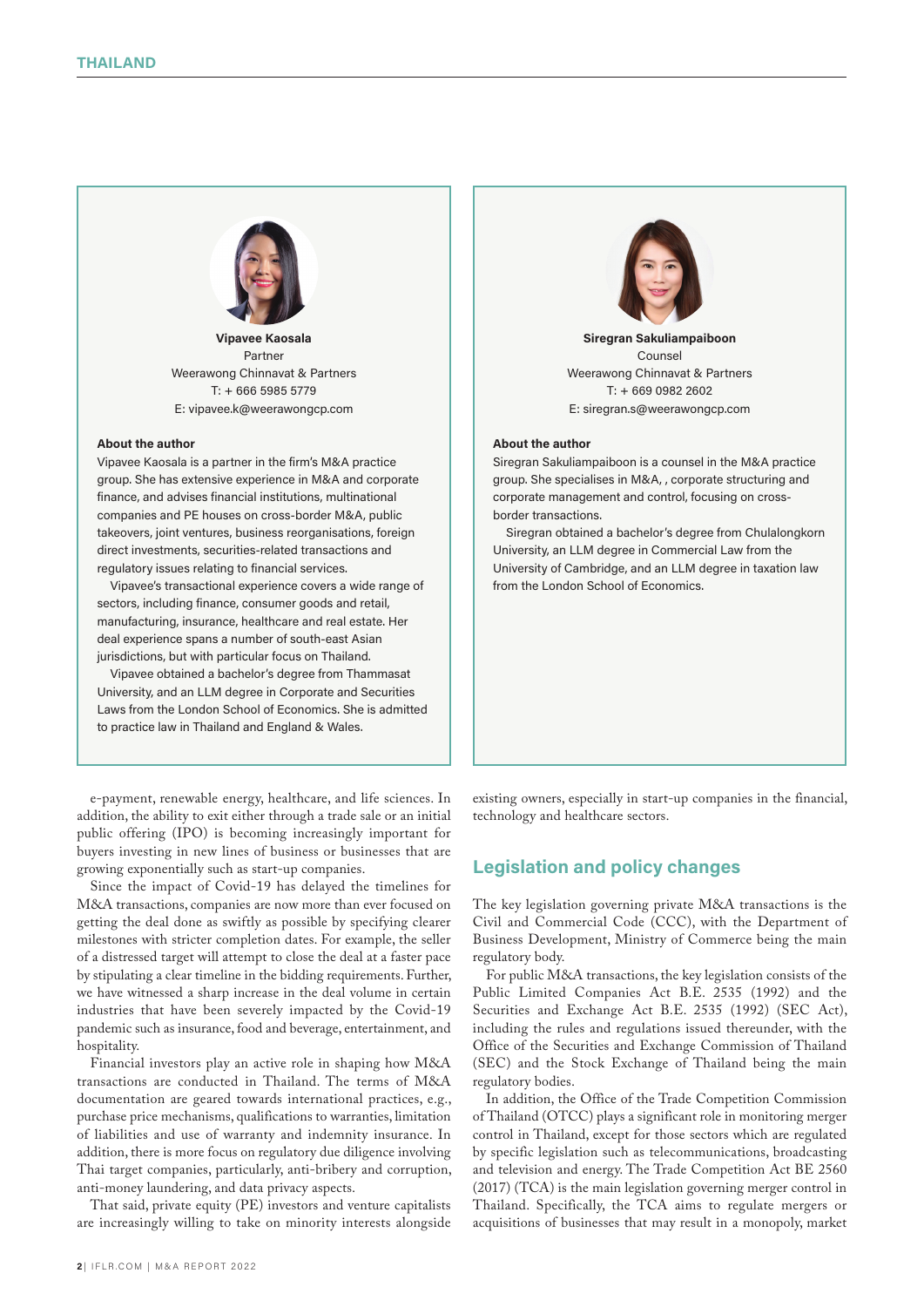

**Akeviboon Rungreungthanya** Senior associate Weerawong Chinnavat & Partners T: +668 9049 3399 E: akeviboon.r@weerawongcp.com

#### **About the author**

Akeviboon Rungreungthanya is a senior associate in the M&A practice group. He has extensive experience working with private and public companies, from SMEs to multinationals, and provides solutions-based advice.

Akeviboon advises on domestic and cross-border transactions, foreign direct investment, and corporatecommercial matters in a wide variety of sectors.

Akeviboon obtained a bachelor's degree from Chulalongkorn University, and an LLM degree in International Business Law from University of London (School of Oriental and African Studies).

*"The impact of the Covid-19 pandemic has emphasised the importance of a material adverse change clause in share purchase agreements"*

dominance or substantial reduction of competition in a relevant market.

In December 2018, the merger control regime pursuant to the TCA came into effect. This has increased the complexity of M&A transactions in Thailand, especially in relation to deal structuring, timelines, certainty and documentation. A merger subject to the TCA may require a pre-merger approval or a post-merger notification.

A pre-merger approval is required where the merger would result in:

• The creation of a monopoly, i.e. where there is only one business operator with absolute power to determine the price and supply of its products or services, and the business operator has a sales turnover of at least THB1 billion a year; or

• A business operator being in a dominant market position, i.e. where (i) one business operator has a market share of 50% or more and a sales turnover of at least THB1 billion a year; or (ii) any top three business operators together have an aggregate market share of 75% (excluding any business operator which had a sales turnover of less than THB1 billion in the previous year or had a market share in the previous year of less than 10%).

A post-merger notification is required where the merger may result in a substantial reduction of competition in a relevant market, i.e. where the sales turnover of a business operator, or of all the business operators jointly conducting the merger, is THB1 billion or more, but does not lead to a monopoly or result in a business operator having dominant market power.

Full enforcement of the Personal Data Protection Act B.E. 2562 (2019) (which is deferred until June 1, 2022, due to the prolonged Covid-19 pandemic) is expected to have an impact on how businesses are conducted (especially in the financial services, insurance, retail and telecommunications sectors), disclosure of information for the purposes of M&A transactions, and areas of due diligence to be covered by the buyer.

Additionally, the impact of the Covid-19 pandemic has emphasised the importance of a material adverse change (MAC) clause in share purchase agreements. Parties have been paying greater attention to trigger events, carve-outs and the effects of the MAC clause. That said, in some cases (e.g., where the target business has been directly affected by the prolonged Covid-19 pandemic, such as manufacturing businesses), it is open to debate whether any event resulting from the Covid-19 pandemic should constitute a carve-out.

Environmental, social and governance (ESG) factors still have little impact on M&A transactions in Thailand due to the lack of understanding and importance given to them by the Thai government and various stakeholders. More discussions regarding ESG in M&A transactions in the energy sector – especially where international funds, international financial institutions and PE investors are involved – are expected soon.

As for another anticipated regulatory change, on June 26 2021, the Thai Cabinet approved an amendment to the amalgamation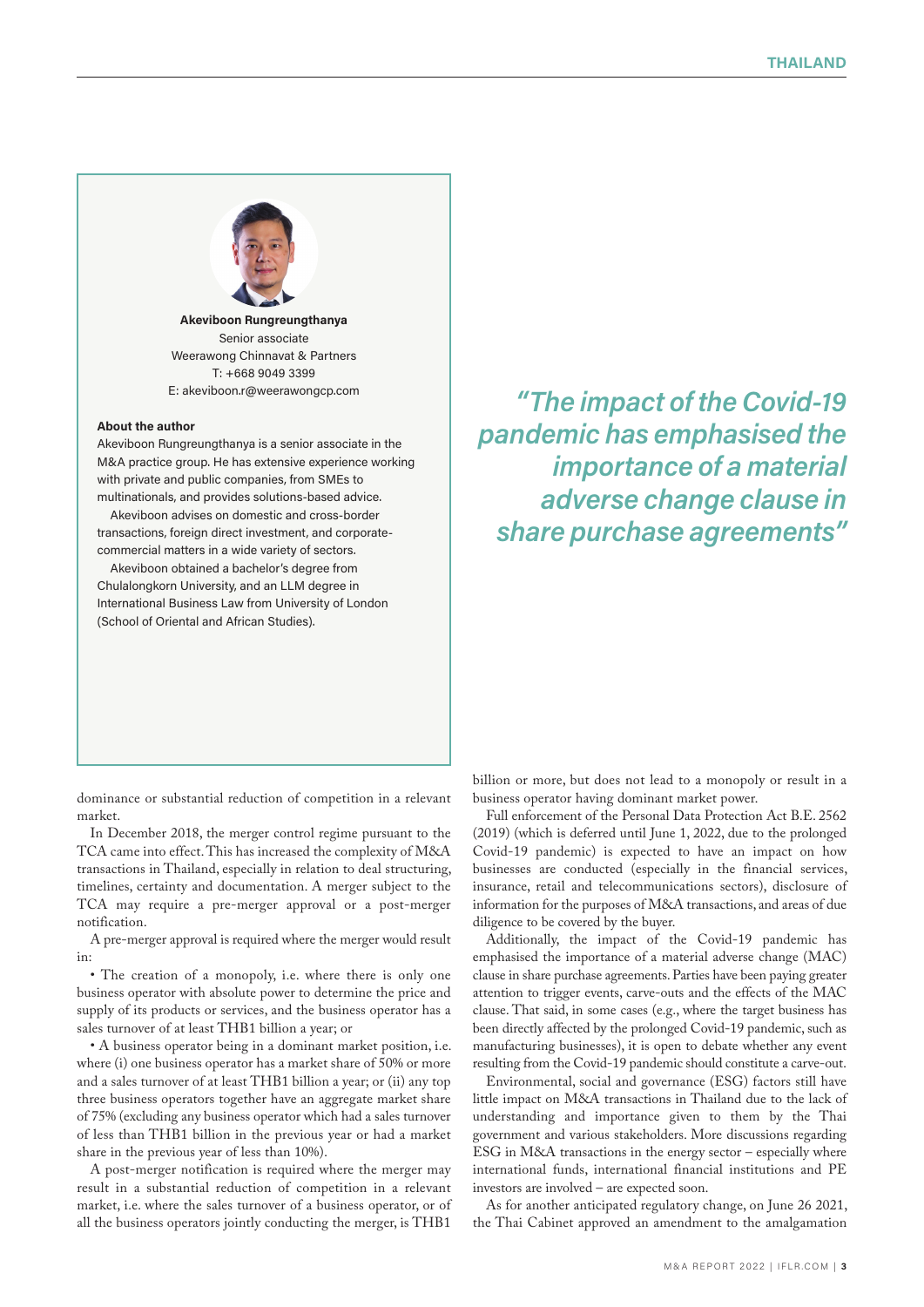

**INBOUND OUTBOUND**



NB: Values may exclude certain transactions, for example asset acquisitions/sales

**<sup>4</sup>** | IFLR.COM | M&A REPORT 2022

provision in the CCC to include the concept of 'merger' under Thai law (i.e. one of the merging entities will remain in existence following the merger). At present, the CCC only recognises business consolidation by way of amalgamation (i.e., two entities are combined, thereby creating a new separate legal entity). It is anticipated that this amendment to the CCC will become effective soon. This amendment will allow greater flexibility for business acquisitions and more tax-efficient M&A transactions in Thailand.

#### **Market norms**

While the concept of a nominee shareholder may be acceptable in certain jurisdictions, it is illegal for Thais to act as nominee shareholders to enable a foreigner to operate a business in circumvention or in violation of the foreign ownership restrictions under the Foreign Business Act B.E. 2542 (1999) or the Land Code. Given that nominee structures are often seen in Thai companies with different classes of shares, it is a common misconception that nominee structures are legally permissible and enforceable under Thai law.

The two areas about which questions are frequently asked when structuring an M&A transaction are foreign ownership restrictions, which apply to engagement in most businesses, and restrictions on land ownership by foreigners in Thailand. That said, not much attention has been given to the legal implications of the use of nominee structures as they can still be seen in certain industries such as real estate, tourism, agriculture and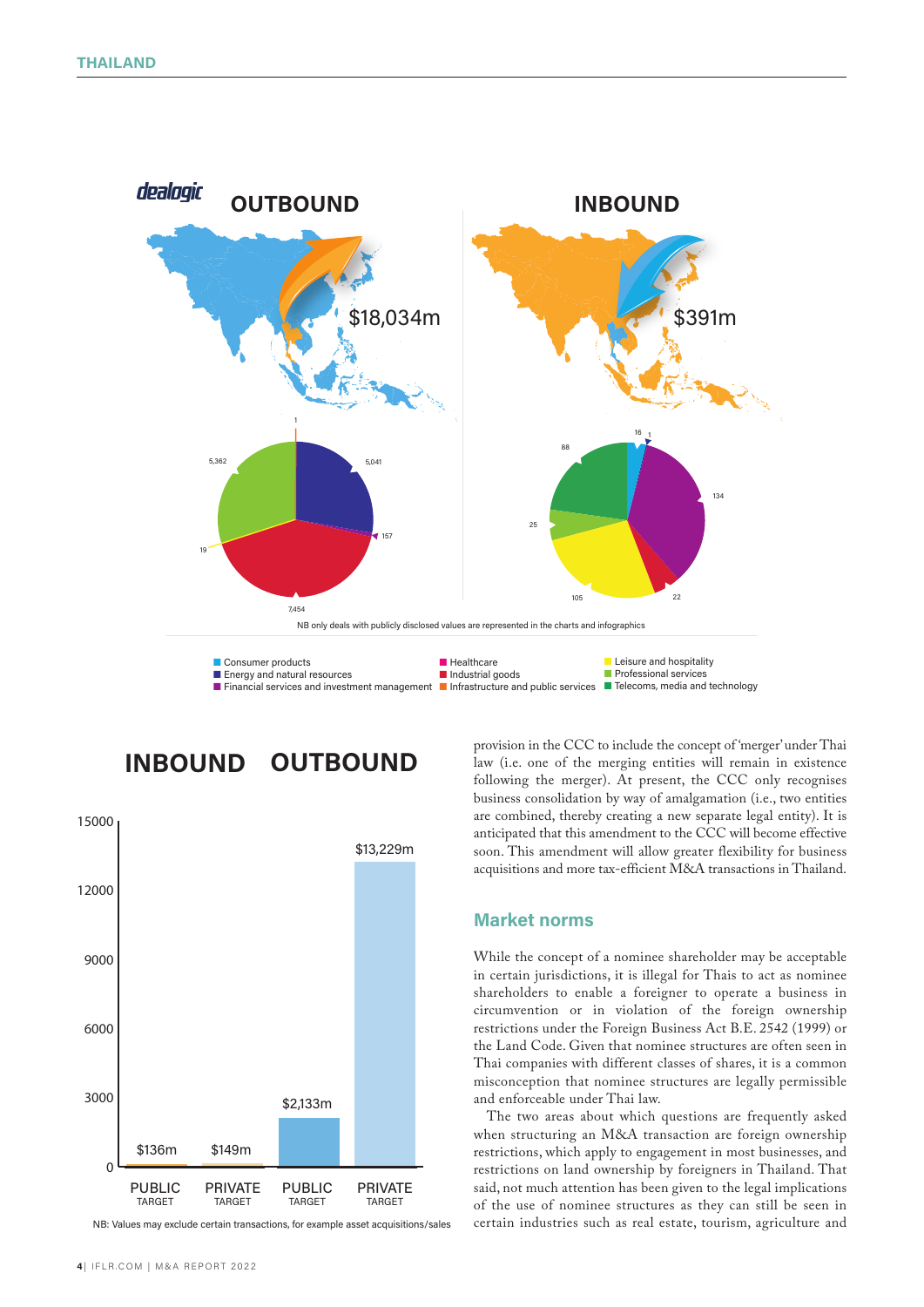# *"The Thai Cabinet approved an amendment to the amalgamation provision in the CCC to include the concept of 'merger' under Thai law"*

retail. Moreover, one area that is often overlooked is merger control clearance, as the TCA became fully effective relatively recently and parties are not yet completely familiar with the process.

Given the recent travel restrictions and social distancing requirements, most M&A deals have therefore been conducted remotely. The use of virtual data room platforms for due diligence processes and the conducting of board meetings and shareholders' meetings via electronic means is also becoming more common in Thailand. In addition, the government authorities dealing with the registration of M&A deals, such as the Department of Business Development, Ministry of Commerce, are also moving towards e-application processes and e-appointment systems, rather than hard-copy documentation and physical meetings.

Despite these recent developments, it is worth noting that whilst electronic signatures are generally recognised under Thai law, they are not widely used in commercial transactions in Thailand. This is because the Thai authorities still prefer (and in most cases require) the use of wet-ink signatures for official documents such as forms and applications, and there are insufficient court rulings on the use of electronic signatures or other acceptable methods for creating legally effective electronic signatures under Thai law.

In practice, parties to commercial transactions still opt for wetink signatures when executing transaction documents or any important documents or instruments in order to avoid any future problems, should any party later attempt to challenge the authenticity of an electronic signature.

# **Public M&A**

The key factors are the takeover rules issued under the SEC Act, which set out the requirements of a mandatory tender offer and a voluntary tender offer for the shares of a target company that is a listed company.

Firstly, the acquirer is required to make a mandatory tender offer where it has obtained shares in a quantity which reaches or exceeds the thresholds of 25%, 50% or 75% of the total voting rights of the target company. A mandatory tender offer also extends to cover an intermediate or the ultimate holding company which controls the target; this is known as the 'chain principle' rule.

In a mandatory tender offer, the acquirer must offer to buy all the shares and equity-linked securities of the target company, and such offer must not be conditional on a certain proportion of shareholders accepting the offer. On the other hand, a voluntary tender offer allows the offeror to announce the tender offer for all or a portion of the shares of the target company. The offeror may also set out a minimum percentage of shares the offeror wishes to buy in a voluntary tender offer.

Restrictions on foreign shareholdings are another important factor for both public and private M&A transactions in Thailand. This is because the Foreign Business Act B.E. 2542 (1999) prohibits a foreigner (e.g., a foreign entity or a Thai entity with 50% or more of its registered capital owned by foreigners) from conducting many types of business in Thailand. As such, a foreign investor may decide to make a partial tender offer for less than